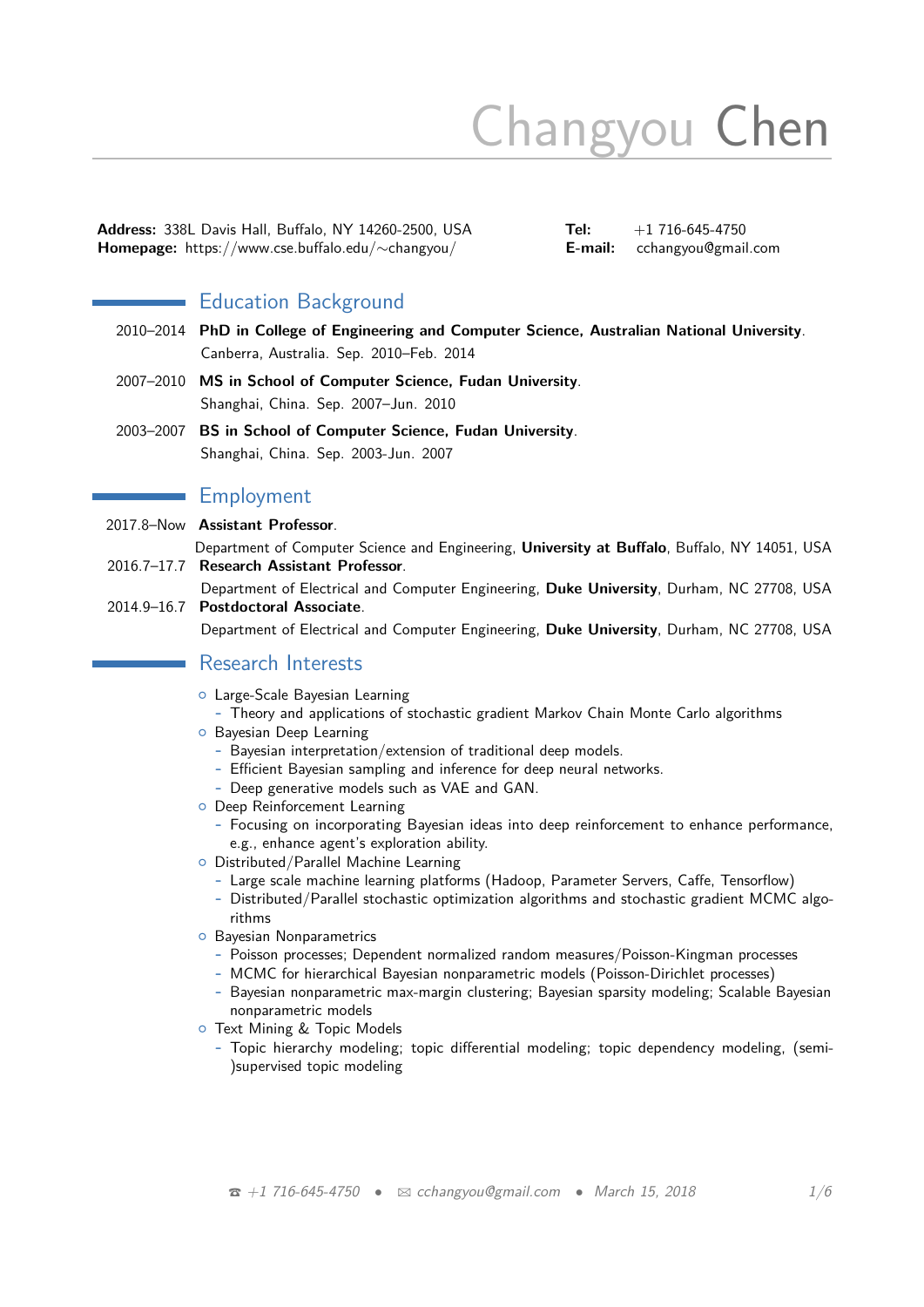## Research and Project Experience

- 2017 **University at Buffalo**, Assistant Professor, September 2017-Now.
	- **o** Scalable Bayesian inference
	- **O** Deep generative models such as VAE and GAN
	- <sup>o</sup> Bayesian exploration for deep reinforcement learning
- 2014 **Duke University**, Research Assistant Professor/Postdoctoral Associate, September 2014–July 2017.
	- o Advisor: Professor Lawrence Carin
	- { Working on both theory and applications of stochastic gradient MCMC algorithms such as stochastic gradient thermostats
	- $\circ$  Developing distributed stochastic gradient MCMC algorithms for highly scalable Bayesian learning
	- $\circ$  Applying stochastic gradient MCMC algorithms for Bayesian learning of deep neural network models, such as deep sigmoid belief networks, feedforward neural networks and convolutional neural networks
	- o Investigation recent advance on deep learning and its applications

#### 2014 **Alibaba Group**, Intern, June 2014–August 2014.

- { Used machine learning techniques for advertisement based on Alibaba's Hadoop based advance large scale data processing platform ODPS
- { Extracted large volumn of data from raw transaction records for advertisement

#### 2010-2014 **Australian National University & National ICT**, Research Student.

- **O** Supervisor: Professor Wray Buntine
- { Worked on theory and applications of non-parametric Bayesian methods and topic models
- $\circ$  Topics include Bayesian Nonparametric Max-margin Clustering (NIPS'14), Bayesian Sparsity Modeling, Topic Model and Author Network Modeling, Dependent Normalized Random Measures (ICML'13), Dynamic Topic Models (ICML'12), Differential Topic Models (TPAMI'14), MCMC for Hierarchical Poisson-Dirichlet Processes (ECML'11)
- 2009 **Microsoft Research Asia (MSRA)**, Intern, Mar 2009–Apr 2009.

o Intern working at the Media Communication Group (mCom)

## 2007-2010 **Shanghai Key Lab of Intelligent Information Processing (IIPL)**, Sep 2007–Jun 2010.

<sup>o</sup> Worked on *Manifold Learning* and *Gait Recognition* 

## **Selected Papers**

- **Working/submitted manuscripts**.
	- 43. Bai Li, **Changyou Chen**, Hao Liu, Lawrence Carin. *On Connecting Stochastic Gradient MCMC and Di˙erential Privacy*, Technical Report, 2018.
	- 42. **Changyou Chen**, Ruiyi Zhang. *Particle Optimization in Stochastic Gradient MCMC* , Technical Report, 2018.
	- 41. **Changyou Chen**, Chunyuan Li, Liqun Chen, Wenlin Wang, Yunchen Pu, Lawrence Carin. *Continuous-Time Flows for Efficient Inference and Density Estimation, submitted, 2018.*
	- 40. Ruiyi Zhang, **Changyou Chen**, Chunyuan Li, Lawrence Carin. *Bayesian Deep Q-Learning via Continuous-Time Flows* , NIPS Deep Reinforcement Learning Symposium, 2017.
	- 39. **Changyou Chen**, Wenlin Wang, Yizhe Zhang, Qinliang Su, Lawrence Carin. *A Convergence Analysis for A Class of Practical Variance-Reduction Stochastic Gradient MCMC* , submitted, 2017.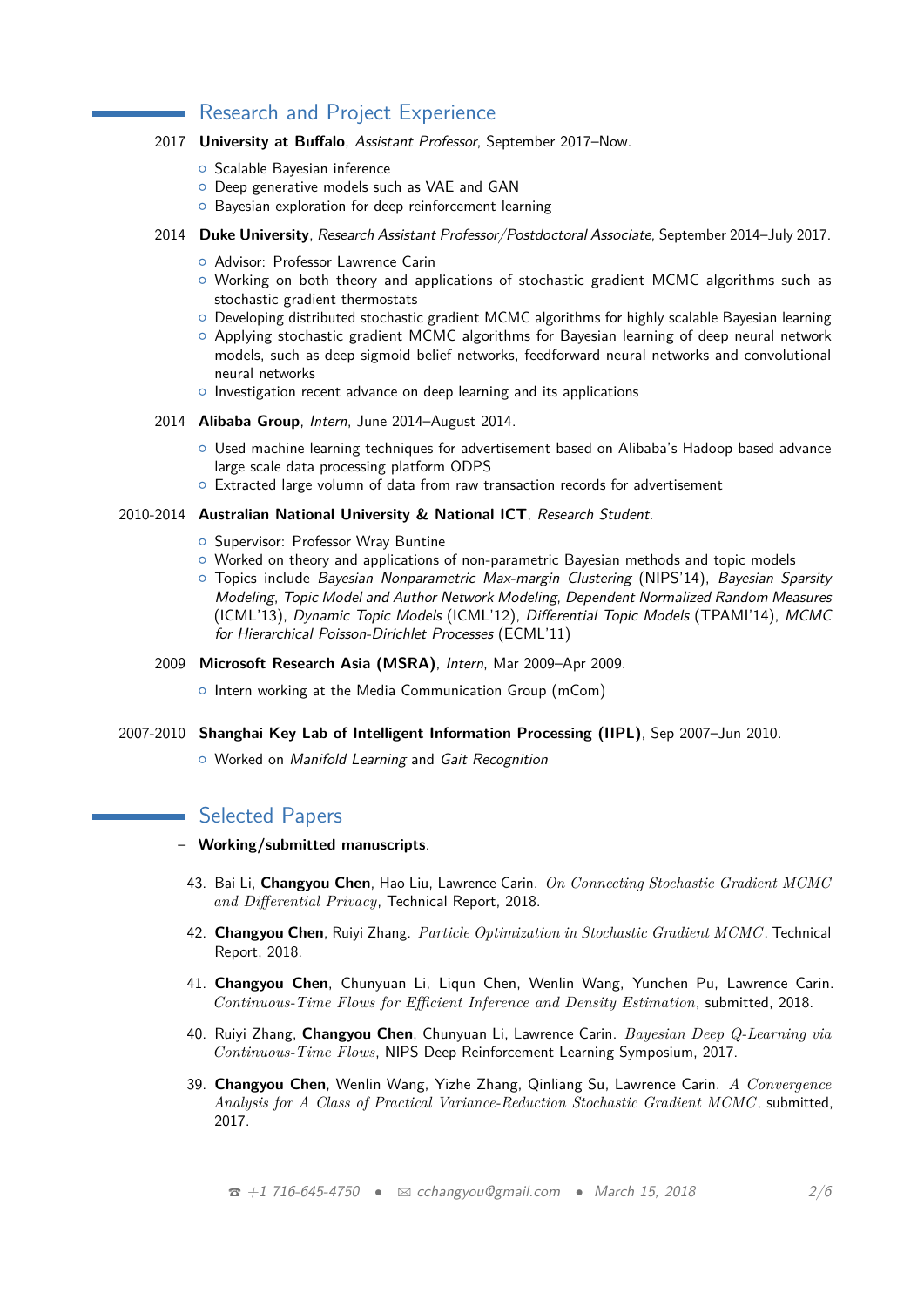- 38. Wenlin Wang, **Changyou Chen**, Wenqi Wang, Piyush Rai, Lawrence Carin. *Earliness-Aware Deep Convolutional Networks for Early Time Series Classifcation*, submitted, 2016.
- 37. Chunyuan Li, **Changyou Chen**, Ricardo Henao, Lawrence Carin. *Communication-Eÿcient Stochastic Gradient MCMC* , submitted, 2016.
- 36. Chunyuan Li, **Changyou Chen**, David Carlson, Lawrence Carin. *Stochastic Average Gradient Langevin Dynamics*, submitted, 2016.
- 35. Karwai Lim, **Changyou Chen**, Wray Buntine. *Twitter-Network Topic Model: A Full Bayesian Treatment for Social Network and Text Modeling*. NIPS Workshop on Topics Model: Computation, Application, and Evaluation, 2013.
- 34. **Changyou Chen**, Wray Buntine, Nan Ding.*Theory of Dependent Hierarchical Normalized Random Measures*. Technical Report arXiv:1205.4159, NICTA and ANU, 2012.

#### – **Refereed Journal and Conference Publications**.

- 33. Liqun Chen, Shuyang Dai, Yunchen Pu, Erjin Zhou, Chunyuan Li, Qinliang Su, **Changyou Chen**, Lawrence Carin. *Symmetric Variational Autoencoder and Connections to Adversarial Learning*, International Conference on Artificial Intelligence and Statistics (AISTATS), 2018.
- 32. Ruiyi Zhang, Chunyuan Li, **Changyou Chen**, Lawrence Carin. *Learning Structural Weight Uncertainty for Sequential Decision-Making*, International Conference on Artifcial Intelligence and Statistics (AISTATS), 2018.
- 31. Wenlin Wang, Yunchen Pu, Vinay Verma, Kai Fan, Yizhe Zhang, **Changyou Chen**, Piyush Rai, Lawrence Carin. *A Flexible Probabilistic Framework for Learning to Predict Unseen Classes* , Association for the Advancement of Artificial Intelligence (AAAI), 2018.
- 30. Chunyuan Li, Hao Liu, **Changyou Chen**, Yunchen Pu, Liqun Chen, Ricardo Henao, Lawrence Carin. *ALICE: Towards Understanding Adversarial Learning for Joint Distribution Matching*  , Neural Information Processing Systems (NIPS), 2017.
- 29. Yizhe Zhang, **Changyou Chen**, Zhe Gan, Ricardo Henao, Lawrence Carin. *Stochastic Gradient Monomial Gamma Sampler* , International Conference on Machine Learning (ICML), 2017.
- 28. Zhe Gan, Chunyuan Li, **Changyou Chen**, Yuchen Pu, Qinliang Su, Lawrence Carin. *Scalable Bayesian Learning of Recurrent Neural Networks for Language Modeling* , Annual meeting of the Association for Computational Linguistics (ACL), 2017.
- 27. Shengyang Sun, **Changyou Chen**, Lawrence Carin. *Learning Structured Weight Uncertainty in Bayesian Neural Networks*, International Conference on Artifcial Intelligence and Statistics (AISTATS), 2017.
- 26. **Changyou Chen**, Nan Ding, Chunyuan Li, Yizhe Zhang, Lawrence Carin. *Stochastic Gradient MCMC with Stale Gradients*, Neural Information Processing Systems (NIPS), 2016.
- 25. Yizhe Zhang, Xiangyu Wang, **Changyou Chen**, Ricardo Henao, Lawrence Carin. *Towards Unifying Hamiltonian Monte Carlo and Slice Sampling*, Neural Information Processing Systems (NIPS), 2016.
- 24. Kar Wai Lim, Wray Buntine, **Changyou Chen**, Lan Du. *Nonparametric Bayesian topic modelling with the hierarchical Pitman-Yor processes*, International Journal of Approximate Reasoning (IJAR), vol. 78, pp. 172-191, 2016.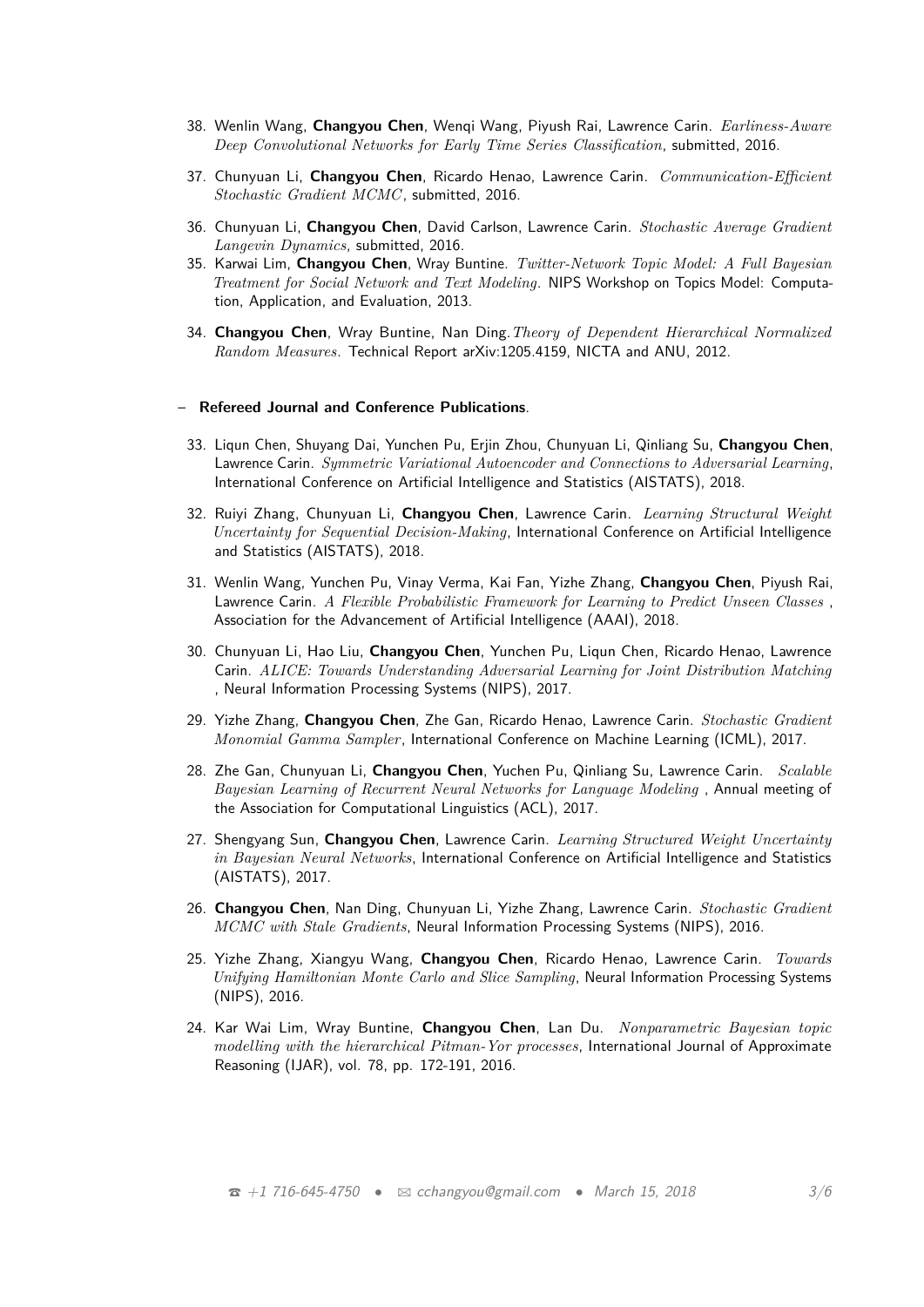- 23. Wenlin Wang, **Changyou Chen**, Wenlin Chen, Lawrence Carin. *Deep Metric Learning with Data Summarization*, The European Conference on Machine Learning and Principles and Practice of Knowledge Discovery in Databases (ECML-PKDD), 2016.
- 22. Yizhe Zhang, **Changyou Chen**, Ricardo Henao, Lawrence Carin. *Laplacian Hamiltonian Monte Carlo*, The European Conference on Machine Learning and Principles and Practice of Knowledge Discovery in Databases (ECML-PKDD), 2016.
- 21. Qinliang Su, Xuejun Liao, **Changyou Chen**, Lawrence Carin. *Nonlinear Statistical Learning with Truncated Gaussian Graphical Models*, International Conference on Machine Learning (ICML), 2016.
- 20. Chunyuan Li, Andrew Steven, **Changyou Chen**, Lawrence Carin. *Learning Weight Uncertainty with Stochastic Gradient MCMC for Shape Classifcation*. Conference on Computer Vision and Pattern Recognition (CVPR), 2016.
- 19. **Changyou Chen**, David Carlson, Zhe Gan, Chunyuan Li, Lawrence Carin. *Bridging the Gap between Stochastic Gradient MCMC and Stochastic Optimization*. International Conference on Artificial Intelligence and Statistics (AISTATS), 2016.
- 18. Chunyuan Li, **Changyou Chen**, David Carlson, Lawrence Carin. *Preconditioned Stochastic Gradient Langevin Dynamics for Deep Neural Networks*. Association for the Advancement of Artificial Intelligence (AAAI), 2016.
- 17. Chunyuan Li, **Changyou Chen**, Lawrence Carin. *High-Order Stochastic Gradient Thermostats for Bayesian Learning of Deep Models*. Association for the Advancement of Artifcial Intelligence (AAAI), 2016.
- 16. **Changyou Chen**, Nan Ding, Lawrence Carin. *On the Convergence of Stochastic Gradient MCMC Algorithms with High-Order Integrators*, Neural Information Processing Systems (NIPS), 2015.
- 15. Changwei Hu, Piyush Rai, **Changyou Chen**, Matthew Harding, Lawrence Carin. *Scalable Bayesian Non-Negative Tensor Factorization for Massive Count Data*. European Conference on Machine Learning (ECML), 2015. (**Best Student Paper Award**)
- 14. Zhe Gan, **Changyou Chen**, Ricardo Henao, David Carlson, Lawrence Carin. *Scalable Deep Poisson Factor Analysis for Topic Modeling* . International Conference on Machine Learning (ICML), 2015.
- 13. Nan Ding, Youhan Fang, Ryan Babbush, **Changyou Chen**, Robert Skeel, Hartmut Neven. *Bayesian Sampling Using Stochastic Gradient Thermostats*. Neural Information Processing Systems (NIPS), 2014.
- 12. **Changyou Chen**, Jun Zhu, Xinhua Zhang. *Robust Bayesian Max-Margin Clustering*. Neural Information Processing Systems (NIPS), 2014.
- 11. Changyou Chen, Wray Buntine, Nan Ding, Lexing Xie, Lan Du. *Differential Topic Models*. IEEE Transactions on Pattern Recognition and Machine Intelligence (TPAMI), vol. 37, no. 2, pp. 230–242, 2015.
- 10. **Changyou Chen**, Vinayak Rao, Wray Buntine, Yee Whye Teh. *Dependent Normalized Random Measures*. International Conference on Machine Learning (ICML), 2013.
- 9. **Changyou Chen**, Nan Ding, Wray Buntine.*Dependent Hierarchical Normalized Random Measures for Dynamic Topic Modeling*. International Conference on Machine Learning (ICML), 2012.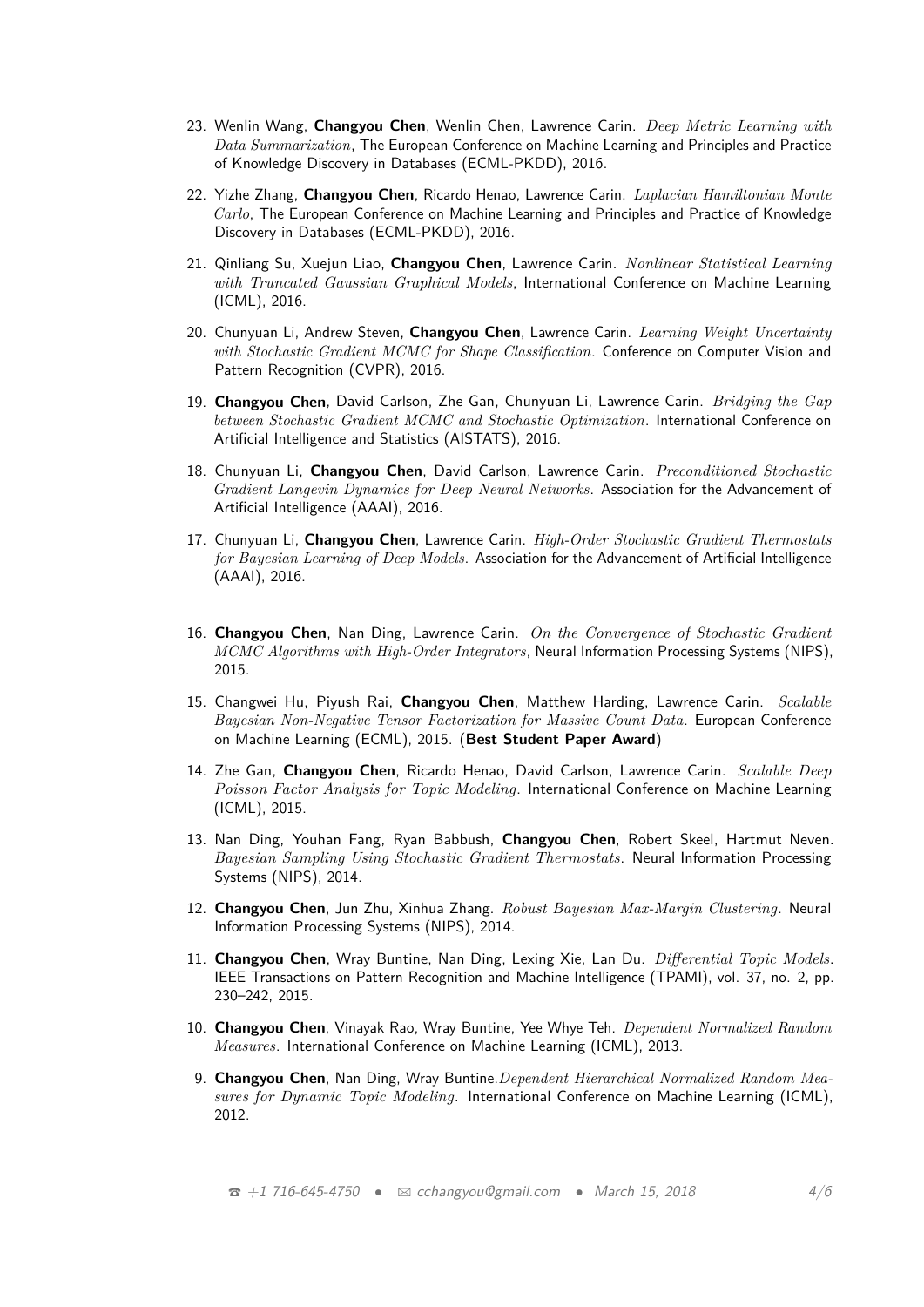- 8. Lan Du, Wray Buntine, Huidong Jin, **Changyou Chen**.*Sequential Latent Dirichlet Allocation*. Knowledge and Information Systems, vol. 31, no. 3, pp. 475–503, 2012.
- 7. **Changyou Chen**, Lan Du, Wray Buntine.*Sampling Table Confgurations for the Hierarchical Poisson-Dirichlet Process* . The European Conference on Machine Learning and Principles and Practice of Knowledge Discovery in Databases (ECML-PKDD), 2011.
- 6. **Changyou Chen**, Junping Zhang, Xuefang He, Zhi-hua Zhou.*Non-Parametric Kernel Learning with Robust Pairwise Constraints*. International Journal of Machine Learning and Cybernetics, 2011.
- 5. Junping Zhang, Jian Pu, **Changyou Chen**, Rudolf Fleischer.*Low Resolution Gait Recognition*. IEEE Transaction on System, Man, Cybernetic, Part B, 2009.
- 4. **Changyou Chen**, Junping Zhang, Rudolf Fleischer.*Distance Approximating Dimension Reduction of Riemannian Manifolds*. IEEE Transaction on System, Man, Cybernetic, Part B, 2009.
- 3. **Changyou Chen**, Junping Zhang, Rudolf Fleischer.*Multilinear Tensor-based Nonparametric Dimension Reduction* . The 3rd IAPR/IEEE International Conference on Biometrics (ICB 2009).
- 2. Junping Zhang, Yuan Cheng, **Changyou Chen**.*Low Resolution Gait Recognition with High Frequency Super Resolution*. The Tenth Pacific Rim International Conference on Artificial Intelligence (PRICAI 08).
- 1. **Changyou Chen**, Junping Zhang.*An Iterative Gait Prototype Learning Algorithm based on Tangent Distance*(in Chinese). Journal of Computer Research and Development, 2008. (**Outstanding Student Paper at Agent 2008**)

## Awards

- 2015 'Best Student Paper' award at European Conference on Machine Learning (ECML'15)
- 2013 Google travel prize by ANU and Google
- 2012 ICML student travel scholarship award
- 2011 Shanghai Excellent Master Thesis award
- 2009 IBM Outstanding Students Scholarship (2 recipients in our department)
- 2008 Morgan Stanley Scholarship (top 5 students)
- 2008 'Outstanding Student Paper' award at Agen'08
- 2007-2010 First class prize of Academic Scholarship at Fudan University (rank 2 and 3 out of more than 100 students), 3 times
- 2003-2007 Third class prize of Renmin Scholarship at Fudan University, 3 times

## **Professional Activities**

### – **Committee Member/Reviewer**.

International ICML'18, UAI'18, IJCAI'18 (senior PC), ICLR'18, NAACL-HLT'18, AAAI'18, ICML'17, UAI'17, Conference AAAI'17, NIPS'16, UAI'16, IJCAI'16, AAAI'16, NIPS'15, ICML'15, UAI'15, IJCAI'15, KDD'15, Committee ICML'14, CVPR'14, AISTATS'14, AISTATS'13, CIKM'13, ICCV'13, ACML'13, IJCAI'13, ICML'12, Member / IJCAI'11, KDD'11, Workshop on Divergence Methods for Probabilistic Inference Reviewer